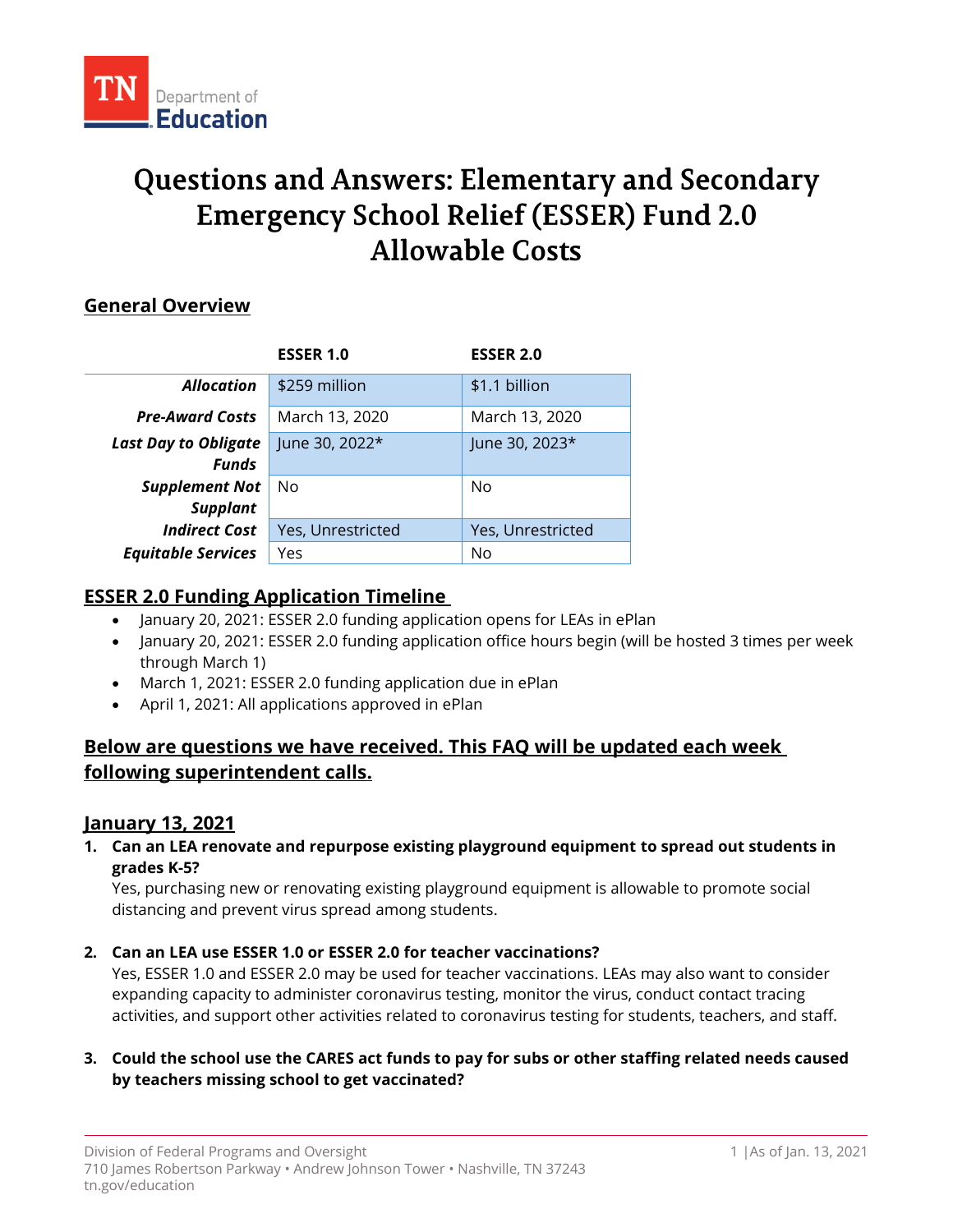

Yes, the LEA could use ESSER 1.0 or ESSER 2.0 to pay for subs or other staffing related needs caused by school-level staff getting vaccinated.

#### **4. Please share the sub-fund and revenue code for ESSER Funds.**

- Any subgrant in the range of 931-939 is a Federal Projects Fund.
- The revenue code is 47301 for ESSER Funds.
- **5. Is it permitted to rent a facility utilizing ESSER 2.0 funds to house PreK and K that we may better distance students in the buildings?**

This would be allowable for Kindergarten based on federal guidance leasing of sites or spaces to ensure safe social distancing to implement public health protocols. However, this generally could not support PreK expenditures. According to T.C.A. 49-6-301, elementary schools are defined as schools serving any combination of Kindergarten through grade eight (K-8). Since this does not include PreK, the funds are not allowable for PreK expenses. Within the bill, there are funds for Head Start and Child Care and Development Block Grant opportunities.

#### **6. Additional Allowable Expenditures to consider:**

- Training and professional development for staff on sanitation, the use of PPE, and minimizing the spread of infectious diseases;
- Physical barriers to facilitate social distancing;
- Materials, supplies, or equipment to implement public health protocols, including
- Guidelines and recommendations from the Centers for Disease Control and Prevention (CDC) for the reopening and operation of school facilities to effectively maintain the health and safety of students, educators, and other staff during the qualifying emergency;
- Reasonable transportation costs to encourage social distancing.

## **January 11, 2021**

#### **7. Can an LEA replace a roof?**

Replacing a roof would be an allowable use, especially if the LEA can support that replacing the roof would improve the environmental health of the building and improve air quality in the building. School facility repairs and improvements should enable operation of schools to reduce risk of virus transmission and exposure to environmental health hazards and to support student health needs.

#### **8. Our school needs more space to spread out students and classrooms – without using the cafeteria and auditorium for classrooms. Is that allowable? What if our existing building will not allow for this?**

LEAS may consider an addition to an existing building to ensure safe social distancing to implement public health protocols, including guidelines and recommendations from the CDC. These purchases will require additional discussion with department staff and context in the funding application. The LEA may also consider leasing sites or spaces to implement public health protocols as an alternative.

## **9. This summer, we put in over \$300,000 worth of HVAC units in our schools. Our old boiler/chiller system was on their last leg. We took out a loan to pay for this. We also hired a company to**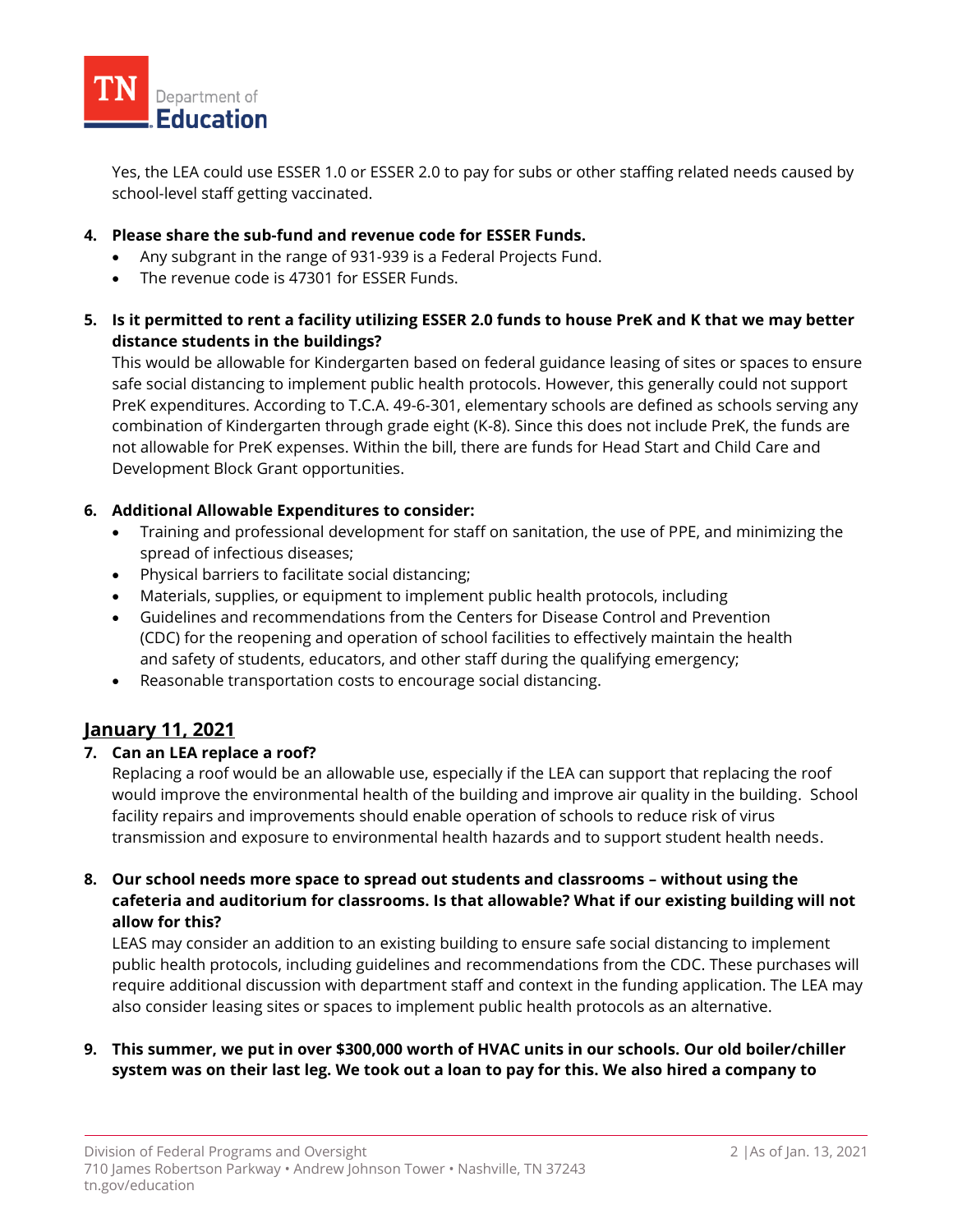

## **sanitize our ductwork to prevent mold. Would it be possible to cover this with the ESSER 2.0 funds and pay off the loan?**

Since ESSER 2.0 can fund eligible expenses back to March 13, 2020 and has no supplement not supplant (SNS) provision, this is allowable if the expense improved the environmental conditions and improved air quality for students and staff.

**10. Could we use the ESSER funds for FFCRA (Families First Coronavirus Response Act: Employer Paid Leave)? May districts use ESSER 2.0 to recoup the funds that were paid to employees due to the FFCRA requirements?**

Yes, ESSER 1.0 and ESSER 2.0 may be used to pay employees and subs due to the FFCRA requirements.

**11. What types of school and facilities improvements are allowable? Our LEA has multiple boilers and pumps that control the heating in my schools that need replacing. Can I use ESSER 2.0 to upgrade/replace these?**

Inspection, testing, maintenance, repair, replacement, and upgrade projects to improve the indoor air quality in school facilities, including mechanical and non-mechanical heating, ventilation, and air conditioning systems, filtering, purification and other air cleaning, fans, control systems, and window and door repair and replacement – all would be allowable.

**12. Does ESSER 2.0 funds have to be used for classroom units or can it be used for common areas that all students use like cafeterias, libraries, or gymnasiums?** 

ESSER 2.0 Funds may be used to improve the air quality for common areas like cafeterias, libraries, gymnasiums. However, it should not extend to improvements to the press box at the football stadium, for example.

## **January 8, 2021**

- **13. Will the ESSER 2.0 budget require the school board to approve the plan and budget?** The LEA must follow local policies and protocols for obtaining grant signature authority andinforming the school board of grant funding and uses of funds..
- **14. We have a space connected to our onsite facility which was scheduled to provide more space to meet the health needs of staff and students. Are we able to finish that space with ESSER 2.0 funding?**

More information would be needed to determine the type of expenses but generally, renovating and updating existing space would be allowable to meet the health needs of staff and students.

**15. One of our many challenges this year has been making ends meet with our school nutrition program. As you are likely aware, during a "normal" year, our nutrition program is mostly selfsufficient. Unfortunately, this year has been anything but normal, leading to a deficit situation. May ESSER funding be used to make-up shortfalls that are due to COVID?**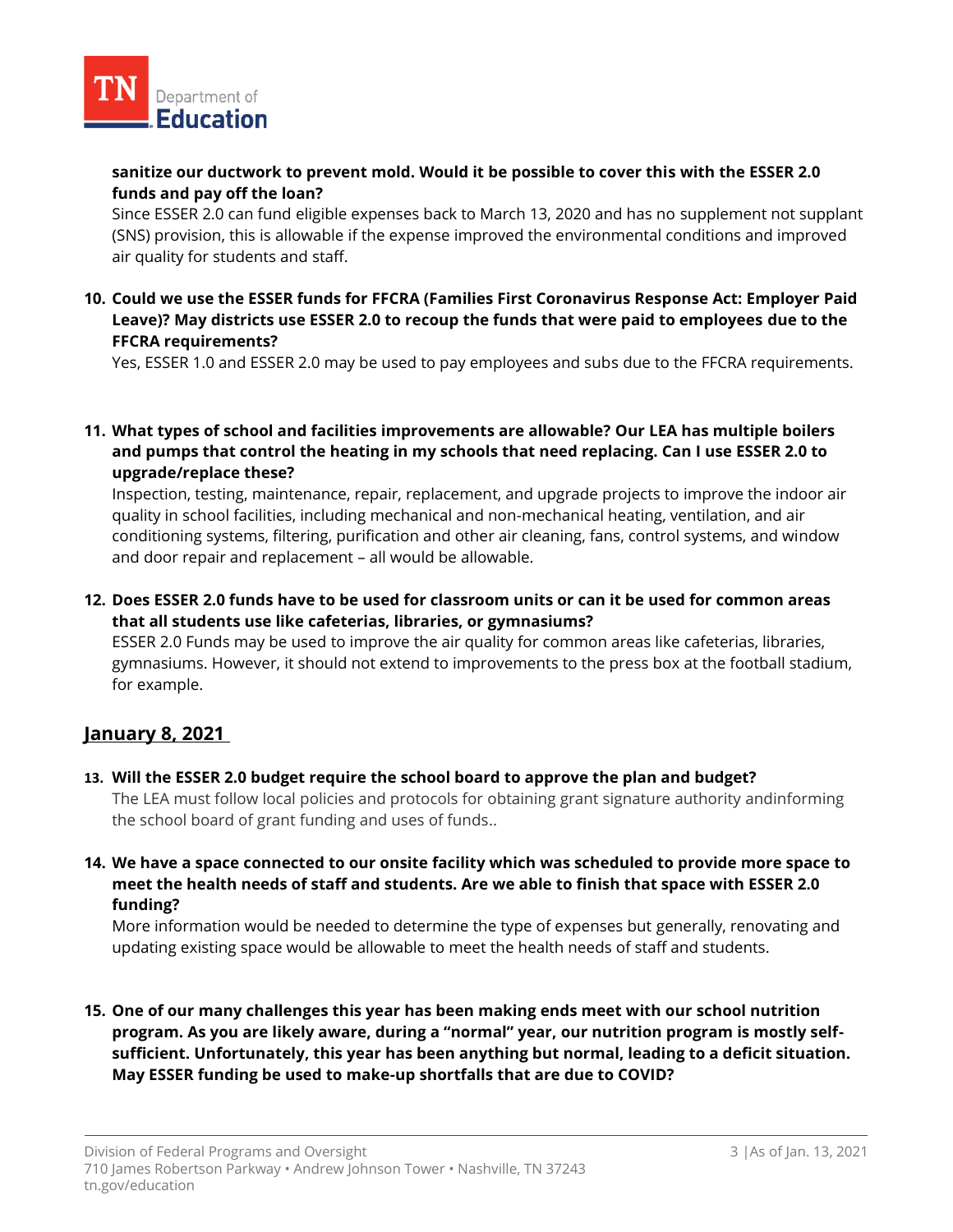

Yes, ESSER 1.0 and ESSER 2.0 may be used to offset costs of serving school meals in-person or during virtual instruction days (not covered through USDA reimbursements).

## **January 6, 2021**

**1. Will there be any funds for summer school or should I plan to use my ESSER 2.0 funds for that?**  ESSER 2.0 funds can be used to cover the costs of extended learning, remediation, and/or enrichment opportunities for students (summer learning, afterschool programs, additional pay for teachers and staff, extended schedules, etc.)

## **2. Can an LEA use ESSER 2.0 funds to support learning loss of Pre K?**

No. This depends on how State law defines "elementary and secondary education". According to TCA 49- 6-301 Elementary schools are defined as schools serving any combination of Kindergarten through grade eight (K-8). Since this does not include PreK, the funds are not allowable for PreK expenses.

#### **3. Budgeting for indirect costs is allowable.**

Yes. Each LEA has an approved indirect cost rate with the department and may charge this rate as a budget line item in the ESSER 2.0 application. Indirect costs are the FY21 unrestricted rates. LEAs are not required to take the maximum amount of indirect cost allowed.

#### **4. Can we use funds for PPE?**

Yes. ESSER 2.0 funds may be used for covering costs of sanitizing/disinfecting buildings, additional personnel costs ('hazard pay', hours, etc.), and equipment (gloves, masks, PPE, cleaning supplies, etc.) as can ESSER 1.0.

## **5. Can it be spent on already approved and funded projects?**

LEAs may pay expenditures starting March 13, 2020 (date of the declaration of national disaster by the president) if aligned to the funding's intent of providing relief for existing needs and planning for future needs from the COVID-19 pandemic.

**6. Will ESSER 2.0 expect public schools to share these funds with non-public schools in their area?** There is NO equitable services provision in ESSER 2.0. They are provisions in the GEER funding for nonpublic schools.  

#### **7. Is hazard pay an allowable reimbursement?**

LEAs may use ESSER funds for bonuses or additional pay, such s hazard pay, *only* when such expenses are related to disruptions or closures resulting from COVID-19.

- **8. Can we amend ESSER 1.0 where we would spend on tutoring and move that expense to 2.0, spending 1.0 funds on something else like more devices?** Yes, ESSER 1.0 and other funding applications (i.e., CFA) may be revised to move expense to allowable activities that align to the funding's intent to provide relief for existing needs and plan for future needs the COVID-19 pandemic.
- **9. How does the ESSR funding reach public charter schools? Directly or through their authorizers?**